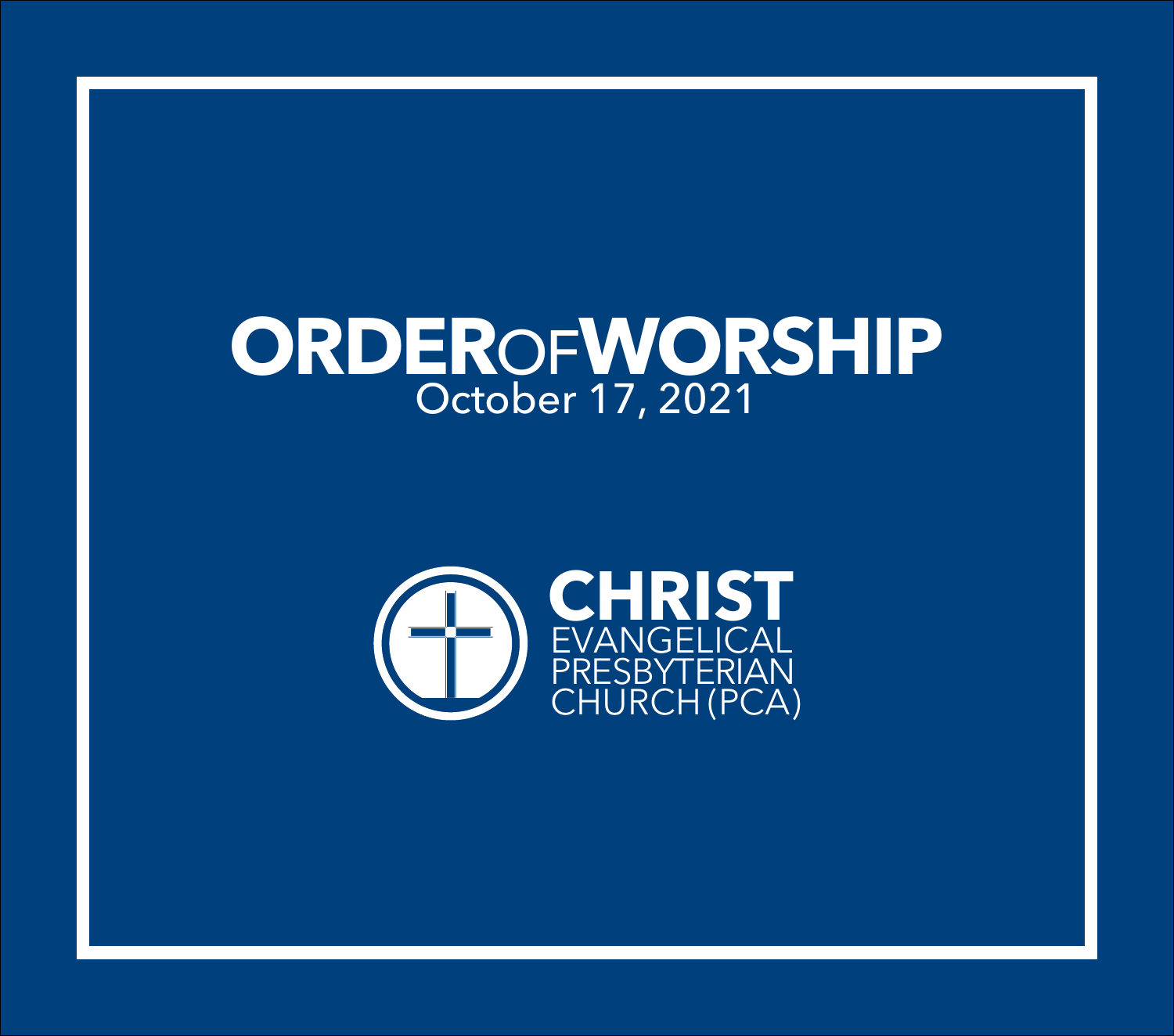# Prelude **"When I Survey The Wondrous Cross"** Worship Choir

# **Welcome**

To all who are weary and need rest; To all who mourn and long for comfort; To all who feel worthless and wonder if God cares; To all who fail and desire strength; To all who sin and need a Savior; To all who hunger and thirst for righteousness; And to whoever will come– This Church opens wide her doors and offers her welcome in the name of the Lord Jesus Christ.

# **Call to Worship** Psalm 100

Minister: Make a joyful noise to the LORD, all the earth! Serve the LORD with gladness! Come into his presence with singing! Know that the LORD, he is God! It is he who made us, and we are his; we are his people, and the sheep of his pasture. Enter his gates with thanksgiving, and his courts with praise! Give thanks to him; bless his name! For the LORD is good; his steadfast love endures forever, and his faithfulness to all generations.

Let us worship the Lord together!

# **Hymn of Praise Give To Our God Immortal Praise**

Give to our God immortal praise Mercy and truth are all his ways Hallelujah Hallelujah Wonders of grace to God belong Repeat his mercies in your song

*Chorus Hallelujah Hallelujah Hallelujah Hallelujah Hallelujah*

Give to the Lord of lords renown The King of kings with glory crown Hallelujah Hallelujah His mercies ever shall endure When lords and kings are known no more

# *Chorus*

He built the earth he spread the sky And fixed the starry lights on high Hallelujah Hallelujah Wonders of grace to God belong Repeat his mercies in your song

*Chorus*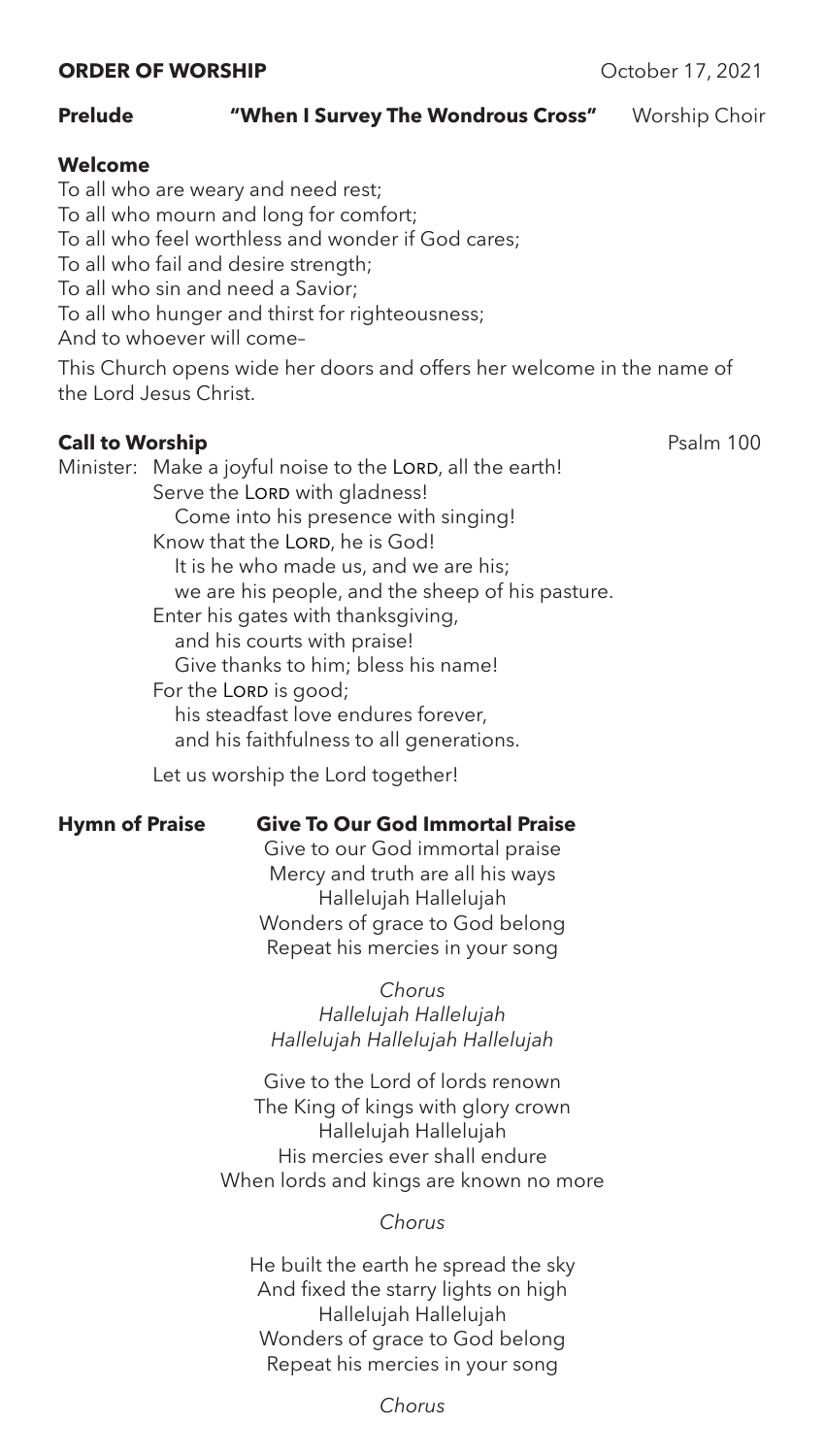# **Invocation**

# **The Lord's Prayer**

Our Father, who art in heaven, hallowed be thy name. Thy kingdom come, thy will be done, on earth as it is in heaven. Give us this day our daily bread, and forgive us our debts, as we forgive our debtors. And lead us not into temptation, but deliver us from evil. For thine is the kingdom, and the power, and the glory forever. Amen.

# **Gloria Patri**

Glory be to the Father And to the Son and to the Holy Ghost As it was in the beginning Is now and ever shall be World without end Amen Amen

# **Affirmation of Faith** Colossians 1:15–20

Minister: Who is Jesus, the Christ?

**People: We believe Jesus Christ is the image of the invisible God, the firstborn of all creation. For by him all things were created, in heaven and on earth, visible and invisible, whether thrones or dominions or rulers or authorities—all things were created through him and for him. And he is before all things, and in him all things hold together. And he is the head of the body, the church. He is the beginning, the firstborn from the dead, that in everything he might be preeminent. For in him all the fullness of God was pleased to dwell, and through him to reconcile to himself all things, whether on earth or in heaven, making peace by the blood of his cross.**

## **King Of Love**

The King of Love my Shepherd is Whose goodness faileth never I nothing lack if I am his And he is mine forever And he is mine forever

Where streams of living water flow My ransomed soul he leadeth And where the fertile pastures grow With food celestial feedeth

#### *Chorus*

*Never failing Ruler of my heart Everlasting Lover of my soul On the mountain high or in the valley low The King of Love my Shepherd is The King of Love my Shepherd is*

> Lost and foolish off I strayed But yet in love he sought me And on his shoulder gently laid And home rejoicing brought me

> > *continued*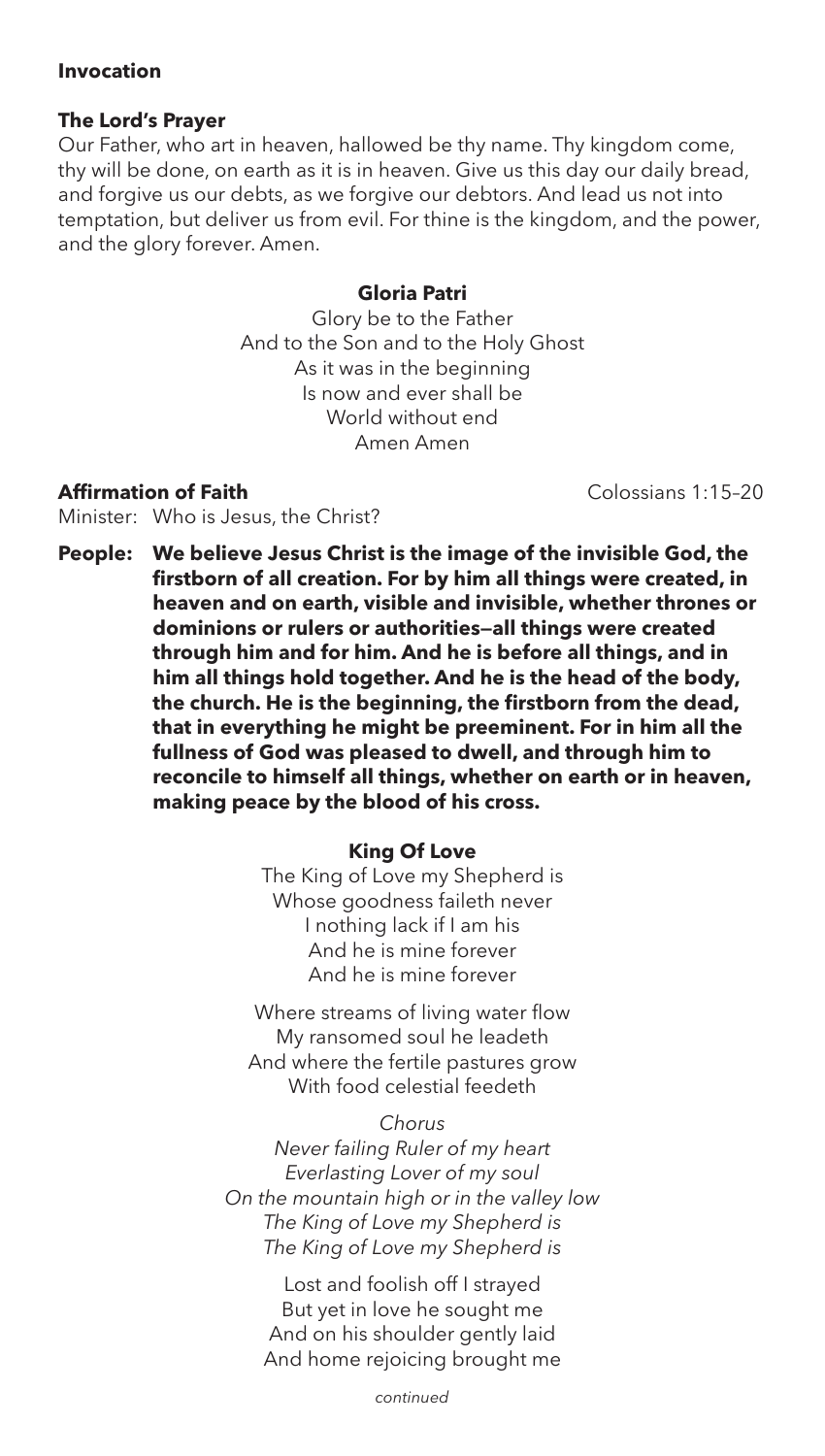In death's dark veil I fear no ill With thee dear Lord beside me Thy rod and staff my comfort still Thy cross before to guide me

## *Chorus*

*Never failing Ruler of my heart Everlasting Lover of my soul On the mountain high or in the valley low The King of Love my Shepherd is The King of Love my Shepherd is*

> Oh Hallelujah Hallelujah Oh Hallelujah Hallelujah

Never failing Ruler of my heart Everlasting Lover of my soul On the mountain high or in the valley low The King of Love my Shepherd is

*Chorus*

And so through all the length of days Thy goodness faileth never Good Shepherd may I sing your praise Within your house forever Within your house forever

| <b>Call to Confession</b><br>Exodus 20:12; |                                                                                                                                                                                                                                                                                                                                                            |
|--------------------------------------------|------------------------------------------------------------------------------------------------------------------------------------------------------------------------------------------------------------------------------------------------------------------------------------------------------------------------------------------------------------|
|                                            | Adapted from Westminster Larger Catechism Q/A 123, 125;<br>Westminster Shorter Catechism Q/A 64 -65                                                                                                                                                                                                                                                        |
|                                            | Minister: What is the fifth commandment?                                                                                                                                                                                                                                                                                                                   |
| People:                                    | The fifth commandment is: Honor your father and your mother<br>so that you may live long in the land the LORD your God is<br>giving you.                                                                                                                                                                                                                   |
|                                            | Minister: What does the fifth commandment require?                                                                                                                                                                                                                                                                                                         |
| People:                                    | The fifth commandment requires us to respect and treat<br>others, whether above, below, or equal to us, as their position<br>or our relationship to them demands.                                                                                                                                                                                          |
|                                            | Minister: What does the fifth commandment forbid?                                                                                                                                                                                                                                                                                                          |
| People:                                    | The fifth commandment forbids the neglecting of, or doing<br>anything against, the honor and duty which belongs to every<br>person in their several places and relations.                                                                                                                                                                                  |
|                                            | Minister: Why are those over us referred to as father and mother?                                                                                                                                                                                                                                                                                          |
| People:                                    | The terms father and mother remind those in authority that,<br>like fathers and mothers, they are responsible for and should<br>act in a loving and tender way, appropriately reflecting their<br>particular relationship toward those under them; and those<br>under them are also encouraged to accept their authority<br>more willingly and cheerfully. |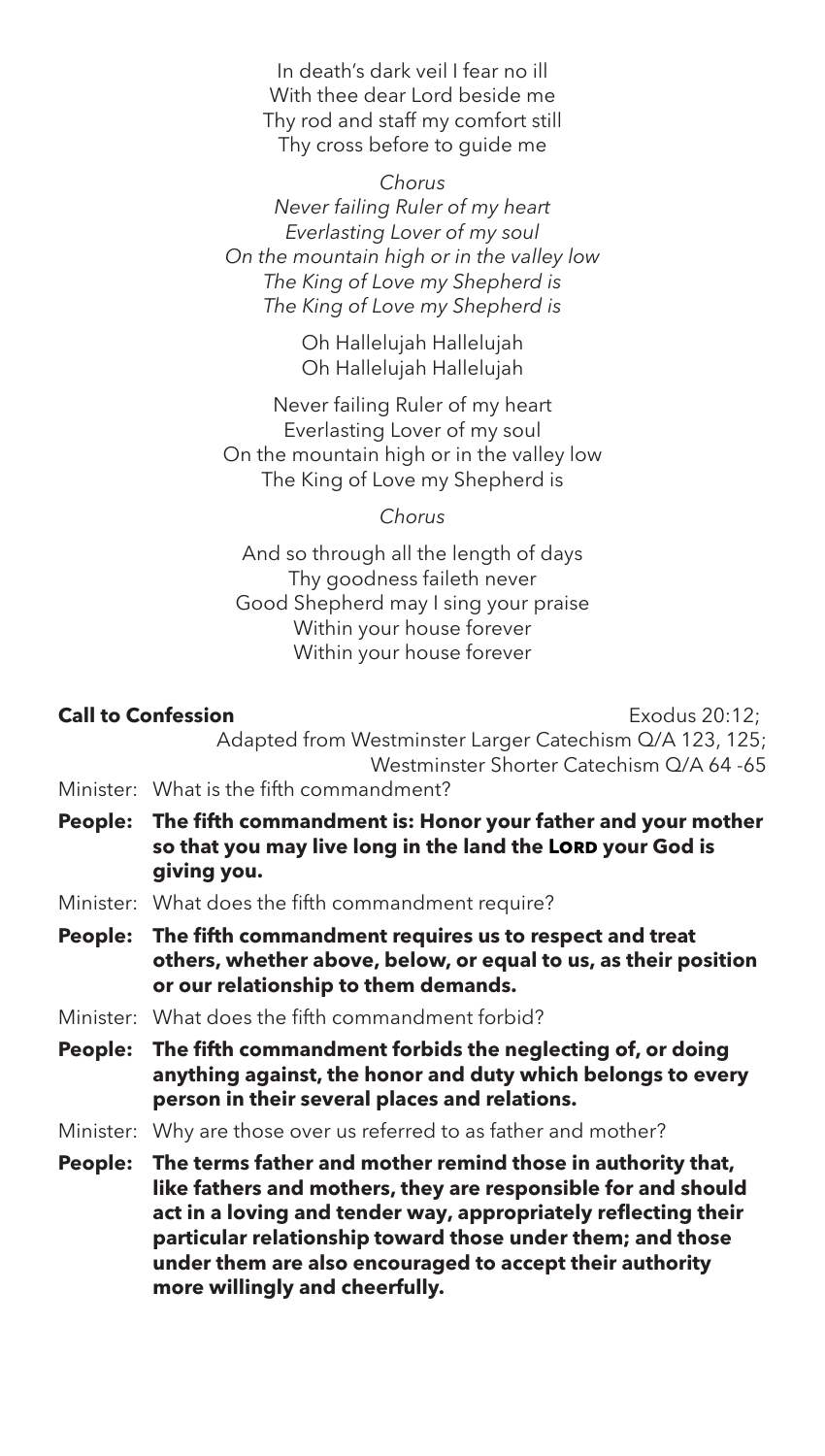# **Public Confession**

Minister: Let us confess our sins together.

**All: Almighty God, who is rich in mercy to all who call upon you, hear us as we humbly confess our sins and seek your forgiveness. We have broken your holy laws by our deeds and by our words, and by the sinful affections of our hearts. We confess before you our disobedience and ingratitude; our pride and willfulness; and all our other failures and shortcomings toward you and toward our fellowmen. Have mercy upon us, Father, and by your great goodness grant that we may possess the fullness of the Spirit of adoption, freeing us from guilt, and causing us to pursue holiness. By your gospel, encourage us and save sinners today. We ask expectantly through the mediation of Jesus Christ, our Savior. Amen.**

# **Silent Confession**

**Assurance of Pardon and Comfort Hebrews 9:13-14** Minister: For if the blood of goats and bulls, and the sprinkling of defiled persons with the ashes of a heifer, sanctify for the purification of the flesh, how much more will the blood of Christ, who through the eternal Spirit offered himself without blemish to God, purify our conscience from dead works to serve the living God?

> Hear and receive the good news of the gospel: in Jesus Christ, we are forgiven.

# **People: Thanks be to God!**

## **It Is Well With My Soul**

When peace like a river attendeth my way When sorrows like sea billows roll Whatever my lot thou hast taught me to say It is well it is well with my soul

> *Chorus It is well with my soul It is well it is well with my soul*

Tho' Satan should buffet tho' trials should come Let this blest assurance control That Christ hath regarded my helpless estate And hath shed his own blood for my soul

## *Chorus*

My sin O the bliss of this glorious thought My sin not in part but the whole Is nailed to the cross and I bear it no more Praise the Lord praise the Lord O my soul

## *Chorus*

And Lord haste the day when the faith shall be sight The clouds be rolled back as a scroll The trump shall resound and the Lord shall descend Even so it is well with my soul

*Chorus*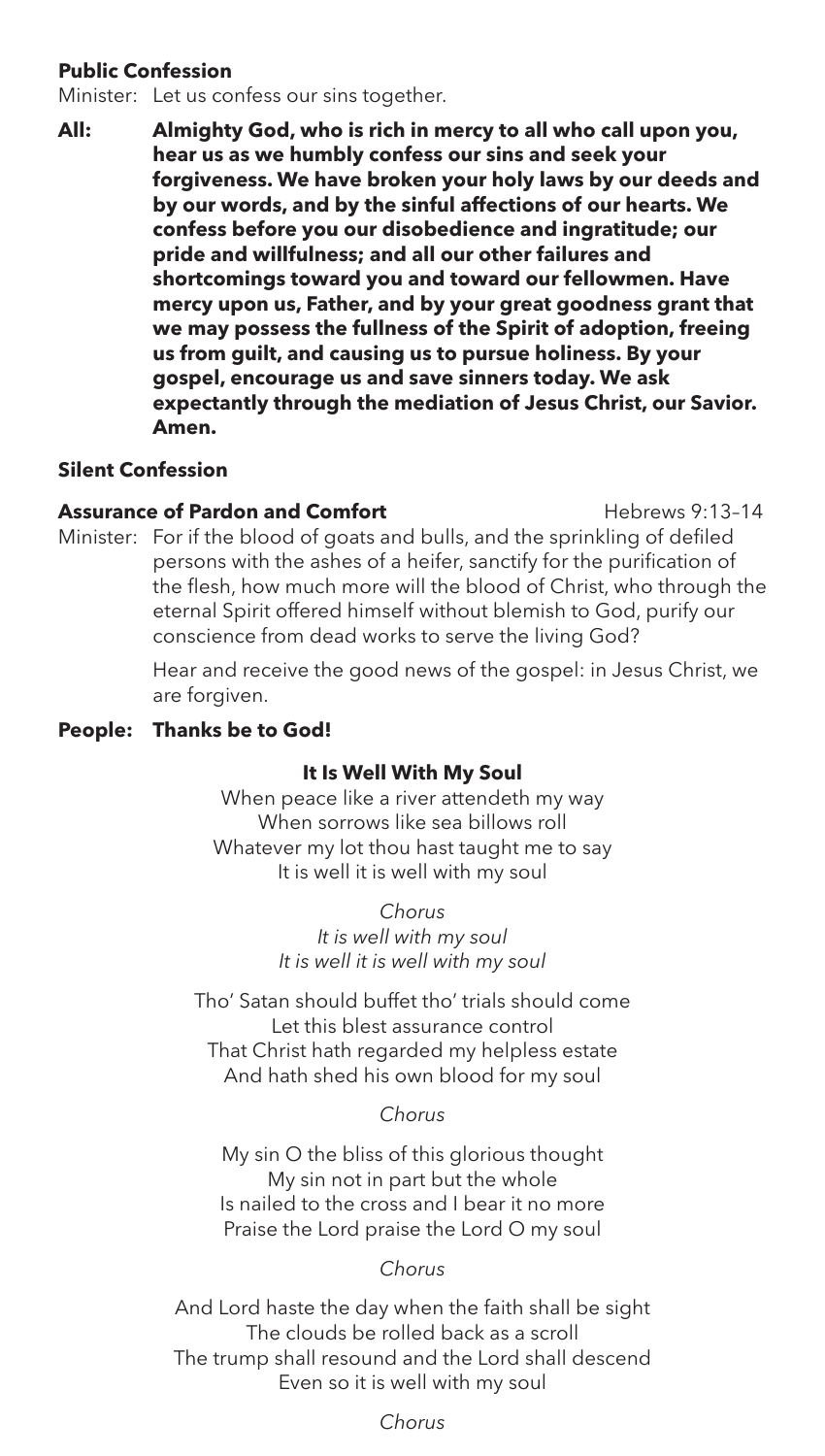#### **Pastoral Prayer**

#### **Tithes And Offerings**

#### **The Doxology**

Praise God from whom all blessings flow Praise him all creatures here below Praise him above ye heavenly host Praise Father Son and Holy Ghost Amen

# **Prayer Of Dedication**

**Sermon** 

# **"The Riches Of God's Grace"**

*Ephesians 1:7–8* Rev. Richard Harris

## **Closing Song**

# **Jesus Paid It All**

I hear the Savior say Thy strength indeed is small Child of weakness watch and pray Find in me thine all in all

*Chorus Jesus paid it all all to him I owe Sin had left a crimson stain He washed it white as snow*

Lord now indeed I find Thy pow'r and thine alone Can change the leper's spots And melt the heart of stone

# *Chorus*

For nothing good have I Where by your grace to claim I'll wash my garments white In the blood of Calv'ry's Lamb

*Chorus*

And when before the throne I stand in him complete Jesus died my soul to save My lips shall still repeat

Jesus paid it all all to him I owe Sin had left a crimson stain He washed it white as snow Sin had left a crimson stain He washed it white as snow He washed it white as snow He washed it white as snow

*continued*